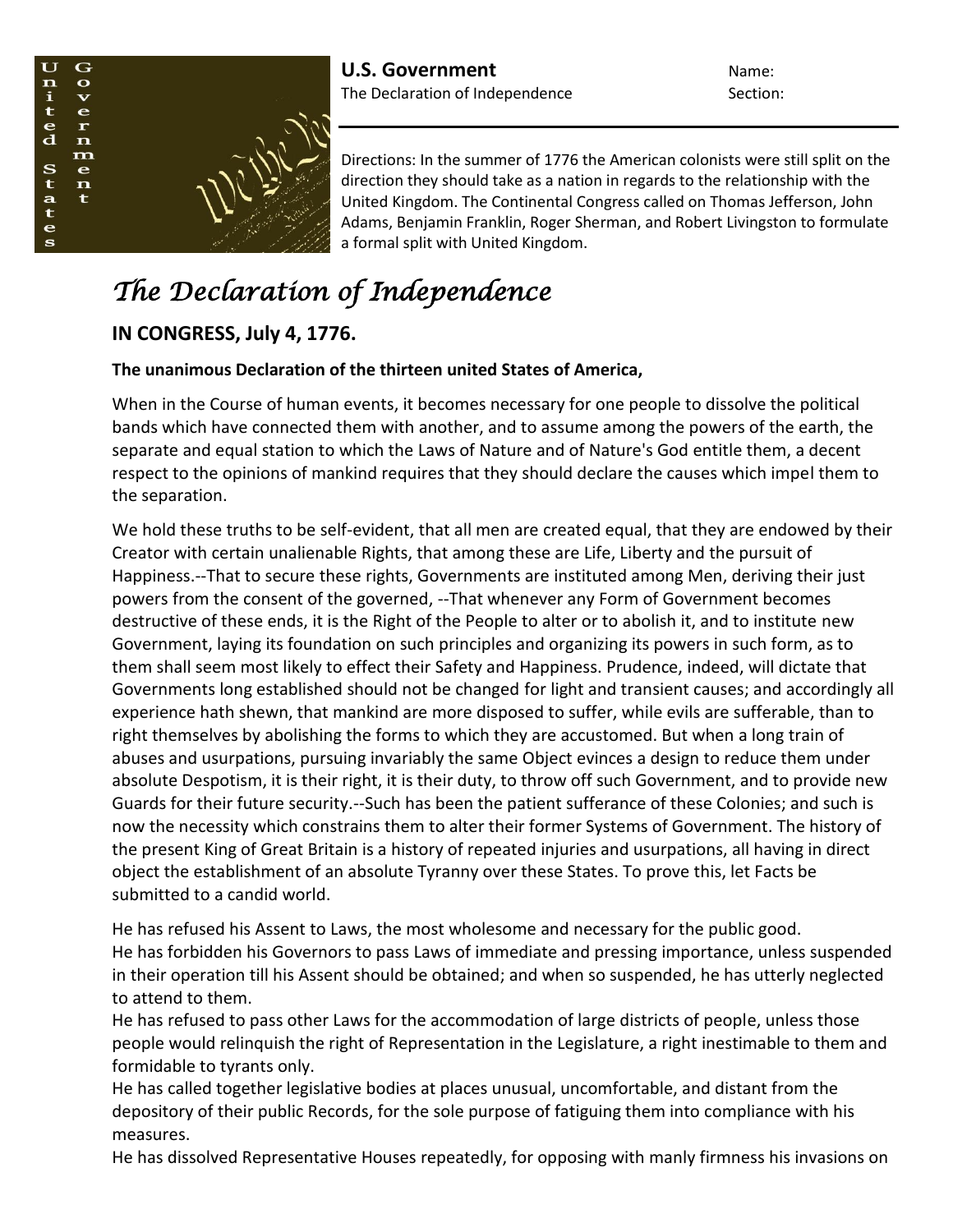the rights of the people.

He has refused for a long time, after such dissolutions, to cause others to be elected; whereby the Legislative powers, incapable of Annihilation, have returned to the People at large for their exercise; the State remaining in the mean time exposed to all the dangers of invasion from without, and convulsions within.

He has endeavoured to prevent the population of these States; for that purpose obstructing the Laws for Naturalization of Foreigners; refusing to pass others to encourage their migrations hither, and raising the conditions of new Appropriations of Lands.

He has obstructed the Administration of Justice, by refusing his Assent to Laws for establishing Judiciary powers.

He has made Judges dependent on his Will alone, for the tenure of their offices, and the amount and payment of their salaries.

He has erected a multitude of New Offices, and sent hither swarms of Officers to harrass our people, and eat out their substance.

He has kept among us, in times of peace, Standing Armies without the Consent of our legislatures. He has affected to render the Military independent of and superior to the Civil power.

He has combined with others to subject us to a jurisdiction foreign to our constitution, and unacknowledged by our laws; giving his Assent to their Acts of pretended Legislation:

For Quartering large bodies of armed troops among us:

For protecting them, by a mock Trial, from punishment for any Murders which they should commit on the Inhabitants of these States:

For cutting off our Trade with all parts of the world:

For imposing Taxes on us without our Consent:

For depriving us in many cases, of the benefits of Trial by Jury:

For transporting us beyond Seas to be tried for pretended offences

For abolishing the free System of English Laws in a neighbouring Province, establishing therein an Arbitrary government, and enlarging its Boundaries so as to render it at once an example and fit instrument for introducing the same absolute rule into these Colonies:

For taking away our Charters, abolishing our most valuable Laws, and altering fundamentally the Forms of our Governments:

For suspending our own Legislatures, and declaring themselves invested with power to legislate for us in all cases whatsoever.

He has abdicated Government here, by declaring us out of his Protection and waging War against us. He has plundered our seas, ravaged our Coasts, burnt our towns, and destroyed the lives of our people.

He is at this time transporting large Armies of foreign Mercenaries to compleat the works of death, desolation and tyranny, already begun with circumstances of Cruelty & perfidy scarcely paralleled in the most barbarous ages, and totally unworthy the Head of a civilized nation.

He has constrained our fellow Citizens taken Captive on the high Seas to bear Arms against their Country, to become the executioners of their friends and Brethren, or to fall themselves by their Hands.

He has excited domestic insurrections amongst us, and has endeavoured to bring on the inhabitants of our frontiers, the merciless Indian Savages, whose known rule of warfare, is an undistinguished destruction of all ages, sexes and conditions.

In every stage of these Oppressions We have Petitioned for Redress in the most humble terms: Our repeated Petitions have been answered only by repeated injury. A Prince whose character is thus marked by every act which may define a Tyrant, is unfit to be the ruler of a free people.